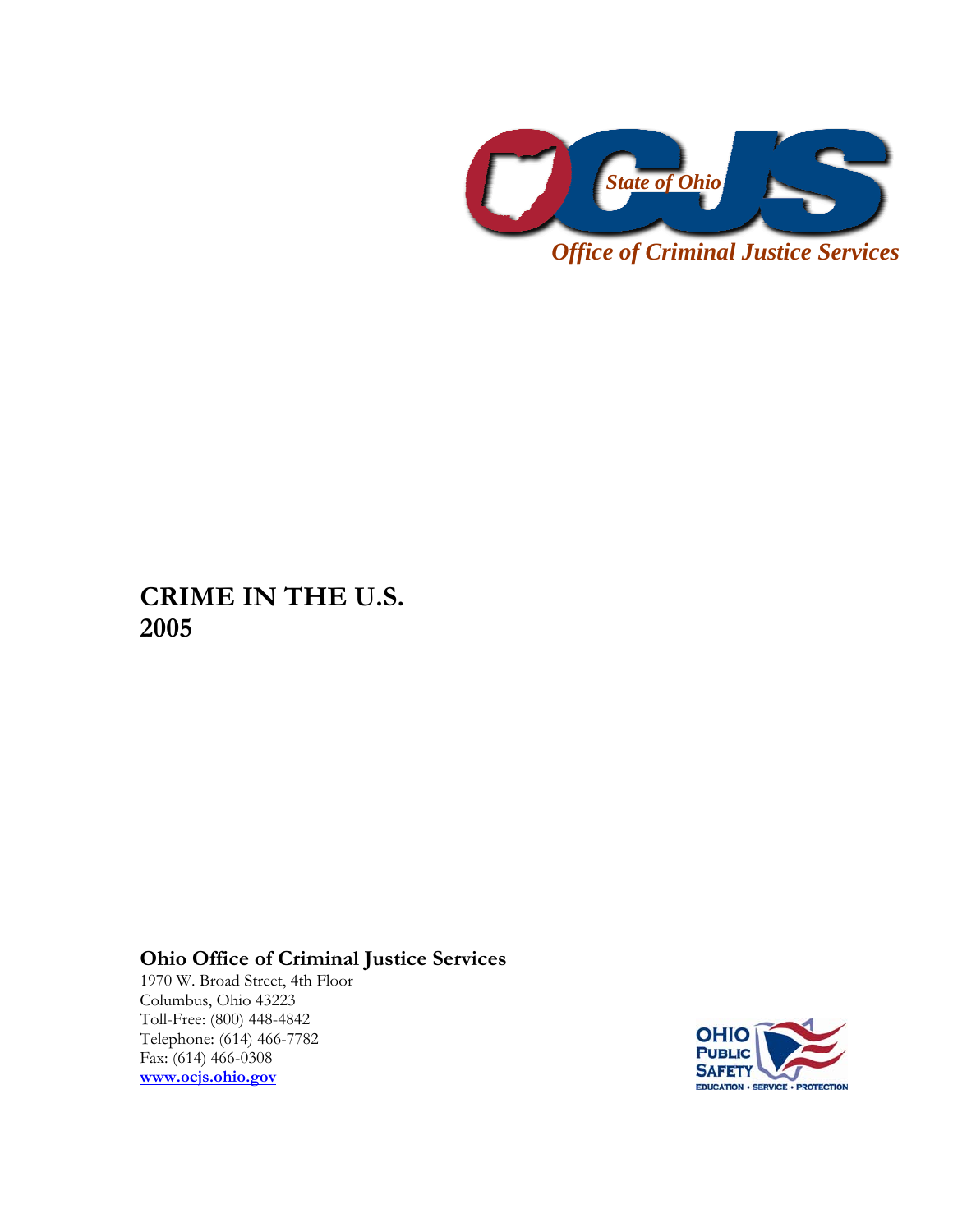## **CRIME IN THE UNITED STATES 2005**

On September 18, 2006, the Federal Bureau of Investigation released *Crime in the United States 2005*. This annual publication is a compilation of statistics collected by the FBI's Uniform Crime Reporting (UCR) program, which is a nationwide, cooperative statistical effort of more than 17,000 city, university and college, county, state, tribal, and federal law enforcement agencies voluntarily reporting data on crimes brought to their attention. During 2005, law enforcement agencies active in the UCR program represented 94 percent of the total population.

Data for Ohio, the East North Central region of the Midwest<sup>1</sup>, and the U.S. are summarized below.

**Violent Crime**. Violent crime includes murder and non-negligent manslaughter, forcible rape, robbery, and aggravated assault. The overall rate (per 100,000 population) of violent crime in the U.S. increased 1.3 percent from 2004 to 2005. The East North Central region showed a rate increase of 5.2 percent. In Ohio, the rate increased 3.7 percent, from 338.7 per 100,000 population to 351.3 per 100,000 population. Ohio's violent crime rate is still much lower than the nation's rate of 469.2 per 100,000 population. In the U.S., the East North Central region as a whole, and Ohio, rates increased for every violent crime category except forcible rape.

- o Murder and non-negligent manslaughter. The murder rate increased 2.4 percent for the U.S. and 4.6 percent in the East North Central region. In Ohio, the murder rate increased 15.5 percent.
- o Forcible rape. Rape decreased 2.1 percent in the U.S. and 2.3 percent in the East North Central region. The rape rate decreased 4.1 percent in Ohio.
- o Robbery. Robbery rates increased 2.9 percent in the U.S. and 7.4 percent in the East North Central region. Ohio showed an increase in robbery from 152.2 to 163.1 per 100,000 population — a 7.1 percent increase. Ohio's rate is higher than that of the U.S. (140.7) and the region  $(144.3).$
- o Aggravated Assault. Aggravated assault rates increased 0.9 percent in the U.S. and 5.1 percent in the East North Central region. In Ohio, the aggravated assault rate increased 1.9 percent. Ohio's rate (143.4) is less than that of the U.S. (291.1) and the region (247.1).

**Property Crime**. Property crime consists of burglary, larceny-theft, and motor vehicle theft<sup>2</sup>. The property crime rate in the U.S. decreased 2.4 percent, from 3,514.1 per 100,000 to 3,429.8 per 100,000. In the East North Central region, property crime decreased 0.4 percent. In Ohio, the overall property crime rate showed no change from the previous year.

- o Burglary. The burglary rate decreased 0.5 percent in the U.S. and increased 4.0 percent in the East North Central region. In Ohio, the burglary rate increased 3.5 percent. The burglary rate in Ohio (872.8) is higher than that of the U.S. (726.7) and the East North Central region (685.1).
- o Larceny-theft. Larceny-theft rates decreased 3.2 percent in the U.S. and 1.7 percent in the East North Central region. In Ohio, the larceny-theft rate decreased 1.4 percent.

<u>.</u>

<sup>1</sup> The East North Central region consists of Illinois, Indiana, Michigan, Ohio, and Wisconsin.

<sup>2</sup> Arson is also considered a property crime; however, the UCR program does not have sufficient data to estimate arson offenses.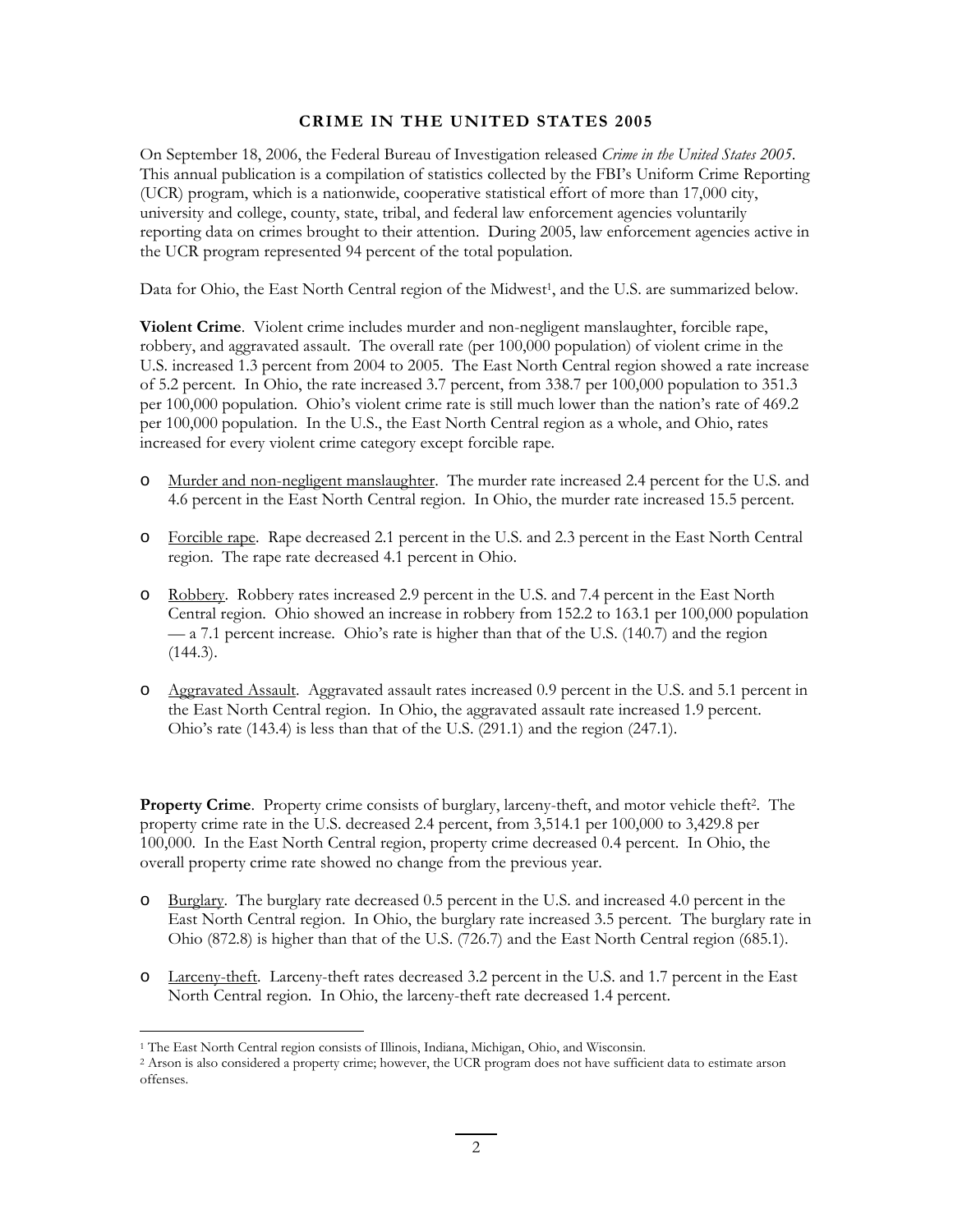o Motor vehicle theft. Motor vehicle theft decreased in the U.S. (1.1 percent) and in the East North Central region (0.8 percent). In Ohio, the rate increased 1.7 percent. The Ohio rate of 360.9 per 100,000 is comparable to that of the East North Central region (353.7) and lower than that of the U.S. (416.7).

The following tables display 2004-2005 crime rate changes for the U.S., the East North Central region, Ohio, and Ohio's largest cities.

| <b>OFFENSES</b>                                        | OHIO                                                                                                                                                                                                                       | NATIONAL/REGIONAL                                                                                                                                                                                                                |
|--------------------------------------------------------|----------------------------------------------------------------------------------------------------------------------------------------------------------------------------------------------------------------------------|----------------------------------------------------------------------------------------------------------------------------------------------------------------------------------------------------------------------------------|
| <b>Violent Crime Totals</b><br>Ohio: Increase of 3.7%. | Akron: Increase of 1.9%.<br>Cincinnati: Increase of 3.2%.<br>Cleveland: Increase of 8.0%.<br>Columbus: Increase of 3.1%.<br>Dayton: Decrease of 5.0%.<br>Toledo: Increase of 15.7%.<br>Youngstown: Increase of 28.0%.      | <b>National:</b> Increase of 1.3%.<br><b>East North Central:</b> Increase of<br>5.2%. All states showed increases<br>except Indiana, which showed a<br>very slight decrease. Wisconsin had<br>the largest increase $(+15.1\%)$ . |
| Murder<br>Ohio: Increase of 15.5%.                     | Akron: Increase of 108.1%.<br>Cincinnati: Increase of 24.9%.<br>Cleveland: Increase of 40.8%.<br>Columbus: Increase of 15.8%.<br>Dayton: Increase of 1.0%.<br>Toledo: Increase of 29.1%.<br>Youngstown: Increase of 51.0%. | <b>National:</b> Increase of 2.4%.<br>East North Central: Increase of<br>4.6%. Wisconsin had the largest<br>increase (+25.2), followed by Ohio<br>(+15.5%). Illinois and Michigan<br>had slight decreases.                       |
| Forcible Rape<br>Ohio: Decrease of 4.1%.               | Akron: Increase of 4.8%.<br>Cincinnati: Increase of 2.8%.<br>Cleveland: Decrease of 7.4%.<br>Columbus: Decrease of 9.8%.<br>Dayton: Increase of 12.3%.<br>Toledo: Increase of 25.3%.<br>Youngstown: Decrease of 1.1%.      | <b>National:</b> Decrease of 2.1%.<br>East North Central: Decrease of<br>2.3%. Michigan and Ohio showed<br>the greatest decreases (-5.4% and -<br>4.1%, respectively). Indiana and<br>Illinois had slight increases.             |
| Robbery<br>Ohio: Increase of 7.1%.                     | Akron: Increase of 3.5%.<br>Cincinnati: Decrease of 2.4%.<br>Cleveland: Increase of 14.6%.<br>Columbus: Increase of 12.6%.<br>Dayton: Decrease of 5.8%.<br>Toledo: Increase of 15.1%.<br>Youngstown: Increase of 28.9%.    | National: Increase of 2.9%.<br>East North Central: Increase of<br>7.4%. All states showed increases,<br>with the greatest increase in<br>Michigan (+17.5%).                                                                      |
| <b>Aggravated Assault</b><br>Ohio: Increase of 1.9%.   | Akron: Decrease of 4.3%.<br>Cincinnati: Increase of 17.2%.<br>Cleveland: Increase of 0.3%.<br>Columbus: Decrease of 10.3%.<br>Dayton: Decrease of 7.8%.<br>Toledo: Increase of 15.2%.<br>Youngstown: Increase of 30.7%.    | <b>National:</b> Increase of 0.9%.<br>East North Central: Increase of<br>5.1%. Wisconsin had the largest<br>increase $(+20.2\%)$ , followed by<br>Michigan (+13.6%). Only Indiana<br>showed a decrease.                          |

| Change in crime rate (per 100,000 population) from 2004 to 2005 |  |
|-----------------------------------------------------------------|--|
|-----------------------------------------------------------------|--|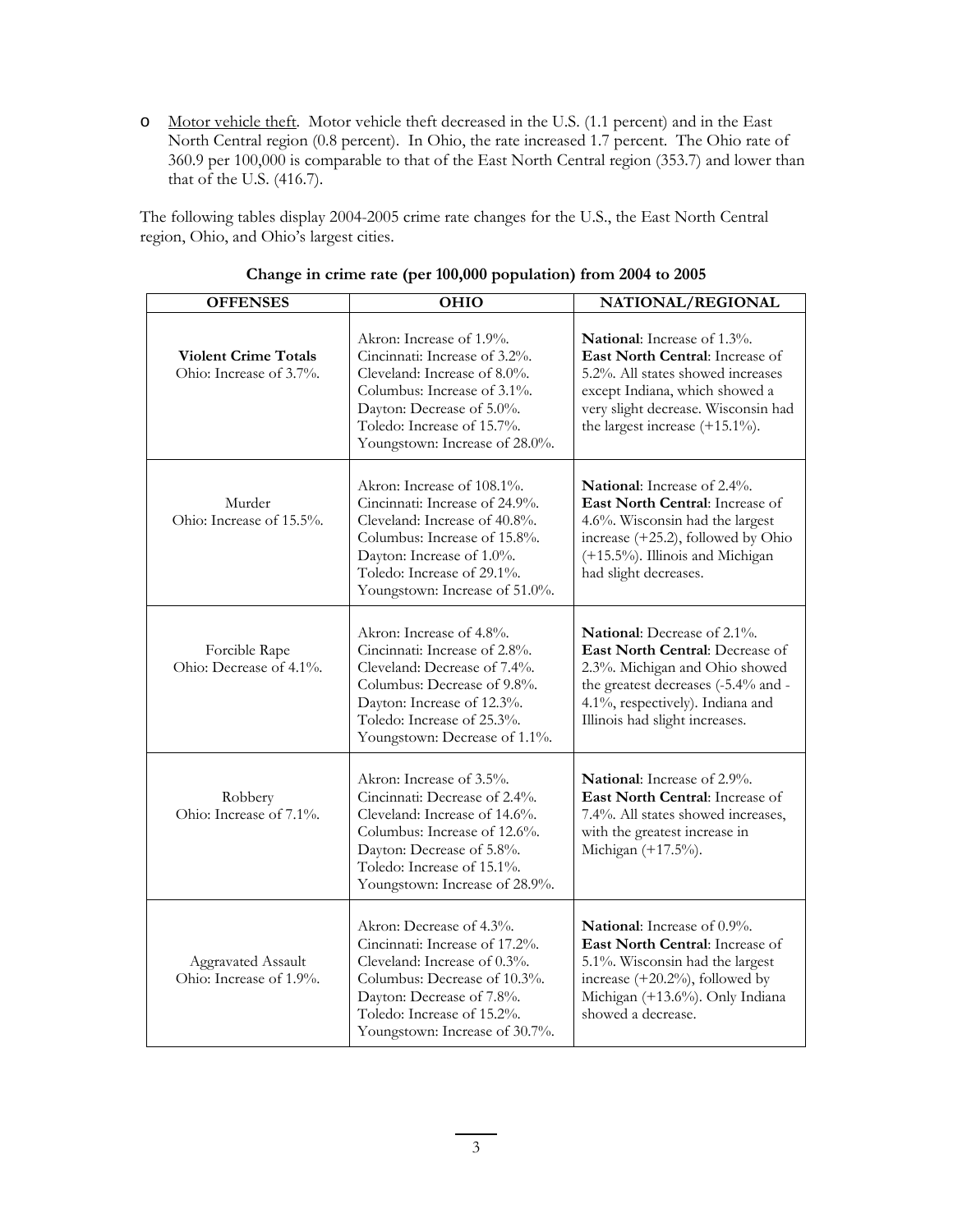| <b>OFFENSES</b>                                  | <b>OHIO</b>                                                                                                                                                                                                             | NATIONAL/REGIONAL                                                                                                                                                                           |
|--------------------------------------------------|-------------------------------------------------------------------------------------------------------------------------------------------------------------------------------------------------------------------------|---------------------------------------------------------------------------------------------------------------------------------------------------------------------------------------------|
| <b>Property Crime Totals</b><br>Ohio: No change. | Akron: Decrease of 4.9%.<br>Cincinnati: Decrease of 0.2%.<br>Cleveland: Increase of 6.5%.<br>Columbus: Decrease of 5.0%.<br>Dayton: Decrease of 9.1%.<br>Toledo: Increase of 10.6%.<br>Youngstown: Increase of 13.6%.   | National: Decrease of 2.4%.<br>East North Central: Decrease of<br>$0.4\%$ . Illinois and Wisconsin<br>showed slight decreases. The<br>largest increase was noted in<br>Indiana $(+1.5\%)$ . |
| Burglary<br>Ohio: Increase of 3.5%.              | Akron: Increase of 5.1%.<br>Cincinnati: Decrease of 1.5%.<br>Cleveland: Increase of 6.7%.<br>Columbus: Decrease of 0.7%.<br>Dayton: Decrease of 11.6%.<br>Toledo: Increase of 27.5%.<br>Youngstown: Increase of 5.4%.   | National: Decrease of 0.5%.<br>East North Central: Increase of<br>$4.0\%$ . Increases were noted in all<br>states, with Michigan reporting the<br>largest increase $(+9.6\%)$ .             |
| Larceny-Theft<br>Ohio: Decrease of 1.4%.         | Akron: Decrease of 8.2%.<br>Cincinnati: Decrease of 0.7%.<br>Cleveland: Increase of 1.2%.<br>Columbus: Decrease of 6.3%.<br>Dayton: Decrease of 8.0%.<br>Toledo: Increase of 2.2%.<br>Youngstown: Increase of 5.3%.     | <b>National:</b> Decrease of 3.2%.<br><b>East North Central: Decrease of</b><br>1.7%. All states except Indiana<br>reported slight decreases.                                               |
| Motor Vehicle Theft<br>Ohio: Increase of 1.7%.   | Akron: Decrease of 9.4%.<br>Cincinnati: Increase of 4.4%.<br>Cleveland: Increase of 17.9%.<br>Columbus: Decrease of 7.0%.<br>Dayton: Decrease of 8.2%.<br>Toledo: Increase of 16.2%.<br>Youngstown: Increase of 89.9%.  | National: Decrease of 1.1%.<br><b>East North Central: Decrease of</b><br>$0.8\%$ . Increases were noted in<br>Wisconsin (+9.7%), Indiana<br>$(+2.3\%)$ , and Ohio $(+1.7\%)$ .              |
| Arson<br>Ohio: not available.                    | Akron: Increase of 9.7%.<br>Cincinnati: Decrease of 2.5%.<br>Cleveland: Increase of 15.1%.<br>Columbus: Decrease of 8.3%.<br>Dayton: Decrease of 21.9%.<br>Toledo: Increase of 23.5%.<br>Youngstown: Decrease of 43.1%. | Arson data are not available for a<br>regional or national comparison.                                                                                                                      |